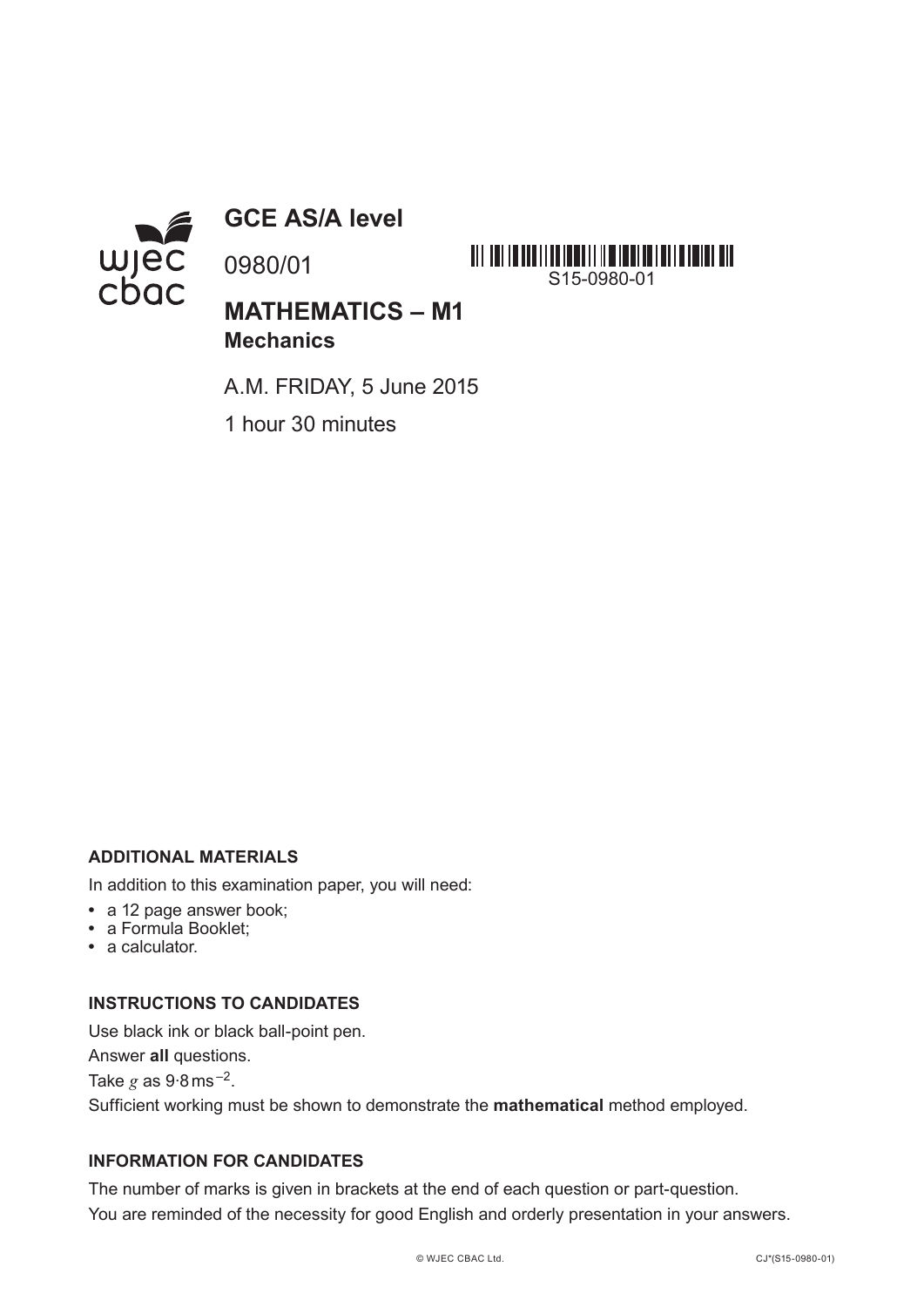- **1.** A man of mass *M*kg stands on the floor of a lift which is ascending with constant acceleration of 0·2ms<sup>-2</sup>. The reaction of the floor of the lift on the man is 680 N. The mass of the lift is 1800 kg.<br>Determine the value of M and the tension in the lift cable. Determine the value of *M* and the tension in the lift cable.
- **2.** The diagram shows a body A lying on a rough plane. The plane is inclined at an angle  $\alpha$  to the horizontal, where sin  $\alpha = \frac{5}{12}$ . Body *A* is connected by a light inextensible string passing over a light smooth pulley to another body *B*, which is hanging freely. The masses of *A* and *B* are 4kg and 5kg respectively. 13



The system is in equilibrium with *A* on the point of moving up the plane.

Show that the coefficient of friction between the body *A* and the plane is  $\frac{15}{46}$ . [8] 16

- **3.** A sphere *A*, of mass 3kg, moving with speed 8ms–1 on a smooth horizontal floor collides directly with another sphere *B*, of mass 5kg, moving on the floor in the same direction with speed 2 ms<sup>-1</sup>. The coefficient of restitution between sphere *A* and sphere *B* is  $\frac{1}{2}$  . 3
	- *(a)* Determine the speed of *A* and the speed of *B* immediately after the collision. [7]
	- *(b)* Calculate the magnitude of the impulse exerted by *A* on *B*. [2]
- **4.** The *x*-*y* plane is horizontal and four particles, of masses 5kg, 2kg, 3kg and 6kg, are at points  $(4, -1)$ ,  $(2, 3)$ ,  $(-2, 5)$  and  $(-3, 0)$  respectively. Find the coordinates of the centre of mass of the four particles. [6]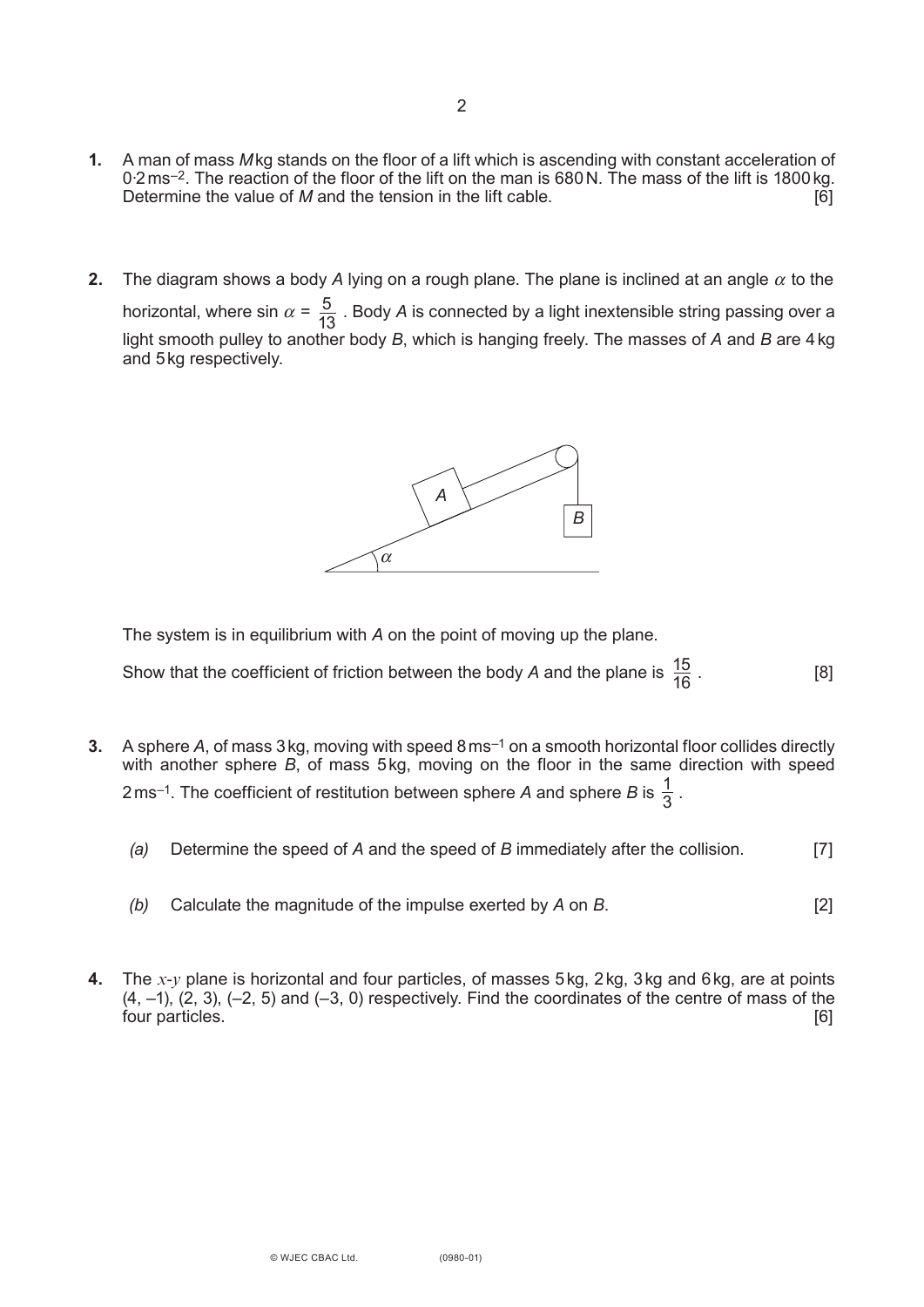**5.** The diagram shows a plank *AB*, of mass 15kg and length 2·8m, being held in equilibrium with *AB* horizontal by means of two vertical ropes, one attached to the end *A* and the other attached to the end *B*. A man of mass 80kg stands on the plank at point *C*, where *AC* = 0·9m.



- *(a)* Modelling the plank as a uniform rod, find the tensions in the ropes attached to the end *A* and the end *B* of the plank. [7]
- *(b)* The plank is now modelled as a **non-uniform** rod. Given that the tension in the rope attached to *A* is 1·5 times the tension in the rope attached to *B*, determine the distance of the centre of mass of the plank from *A*. [5]
- **6.** A bus travels on a straight horizontal road. It leaves bus stop *A* starting from rest and accelerates at a constant rate for 10s until it reaches a speed of 20ms–1. It then continues to travel at this constant speed and, *T* seconds after it stops accelerating, it passes a point *B*.

| (a) Sketch a velocity-time graph for the motion of the bus between $A$ and $B$ . | [3] |
|----------------------------------------------------------------------------------|-----|
|                                                                                  |     |

- *(b)* Find the acceleration of the bus. [2]
- *(c)* Determine an expression for the distance between *A* and *B* in terms of *T*. [3]
- *(d)* A car leaves *A* 5 seconds after the bus has left. It starts from rest and travels with a constant acceleration of magnitude 2ms–2. Given that the car overtakes the bus at the point *B*, find the distance between *A* and *B*. [5]

# **TURN OVER**